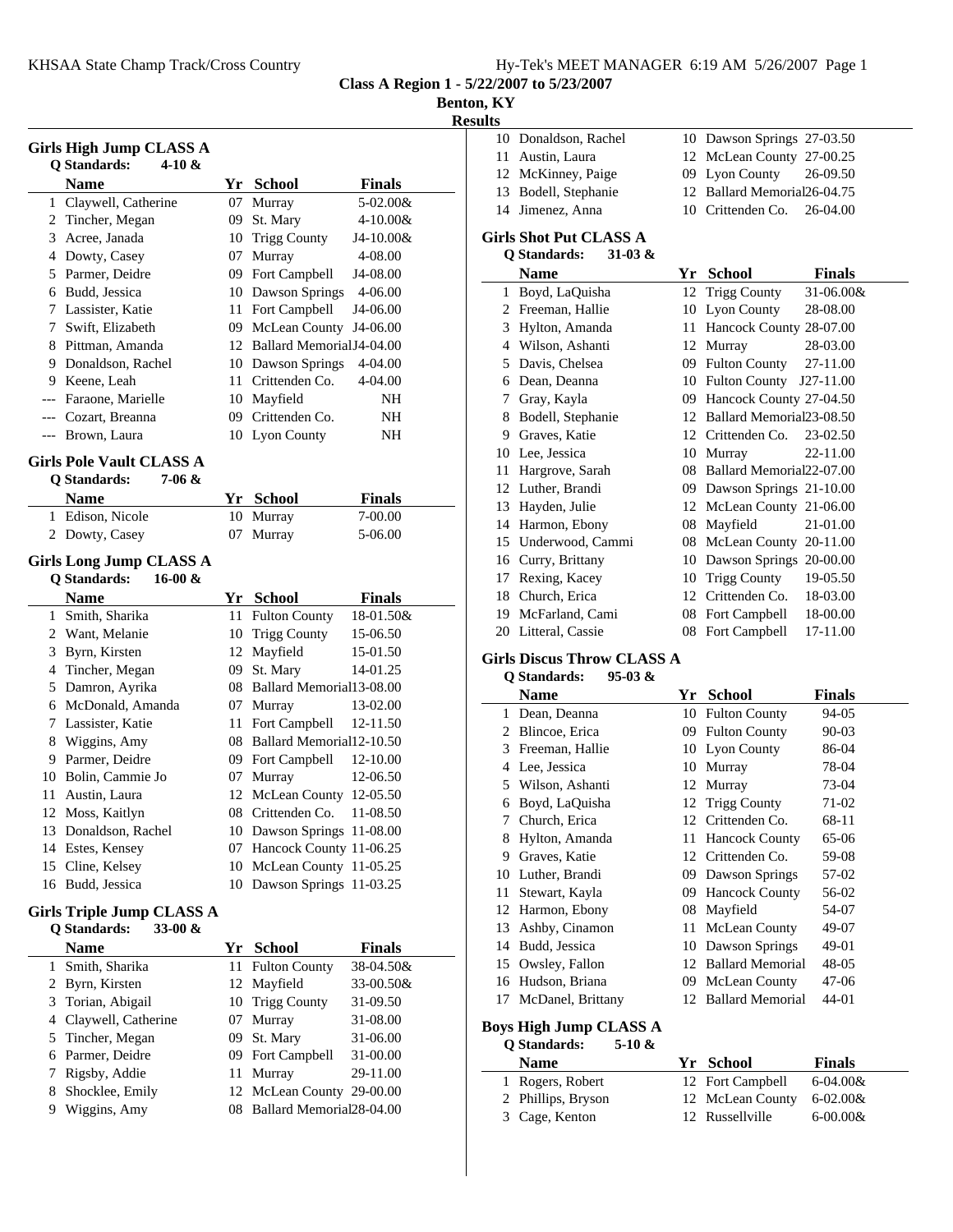**Class A Region 1 - 5/22/2007 to 5/23/2007**

**Benton, KY**

**Results**

|       | (Boys High Jump CLASS A)                                           |    |                            |               |
|-------|--------------------------------------------------------------------|----|----------------------------|---------------|
|       | <b>Name</b>                                                        |    | Yr School                  | <b>Finals</b> |
|       | 4 Robinson, Jesse                                                  | 12 | Dawson Springs             | 5-10.00&      |
|       | 5 Crabtree, Bobby                                                  | 09 | Ballard Memorial 5-08.00   |               |
|       | 6 VanCleve, Michael                                                | 11 | McLean County              | J5-08.00      |
| 7     | Croft, CJ                                                          | 11 | Fort Campbell              | 5-06.00       |
| 8     | Acree, Ryan                                                        | 10 | <b>Trigg County</b>        | J5-06.00      |
| 9.    | Stone, Woody                                                       | 09 | Crittenden Co.             | 5-02.00       |
|       | 10 Thomasson, Michael                                              | 09 | Hancock County J5-02.00    |               |
| 11    | Houk, Bryant                                                       | 09 | Lyon County                | J5-02.00      |
| 12    | Bell, Quinlyn                                                      | 09 | Russellville               | 5-00.00       |
| $---$ | Owen, Logan                                                        | 09 | Crittenden Co.             | NΗ            |
| ---   | Tindle, David                                                      | 10 | <b>Hancock County</b>      | NΗ            |
|       |                                                                    |    |                            |               |
|       | <b>Boys Pole Vault CLASS A</b><br><b>Q</b> Standards:<br>$10-06 &$ |    |                            |               |
|       | <b>Name</b>                                                        |    | Yr School                  | <b>Finals</b> |
|       | 1 Murrell, William                                                 | 09 | Murray                     | 8-06.00       |
|       | 2 Clark, Garrett                                                   | 10 | <b>Trigg County</b>        | 8-00.00       |
|       | 3 Cofield, Grady                                                   | 10 | <b>Trigg County</b>        | 6-06.00       |
|       | Hammonds, Jonathon                                                 | 10 | Murray                     | NΗ            |
| $---$ |                                                                    |    |                            |               |
|       | <b>Boys Long Jump CLASS A</b>                                      |    |                            |               |
|       | <b>Q</b> Standards:<br>$20-02 &$                                   |    |                            |               |
|       | <b>Name</b>                                                        |    | Yr School                  | <b>Finals</b> |
|       | 1 Glynn, Tyler                                                     | 10 | Murray                     | 21-06.00&     |
|       | 2 Dial, Chaz                                                       | 12 | <b>Fulton County</b>       | 20-07.50&     |
|       | 3 Shelton, Xavier                                                  | 09 | Mayfield                   | 20-01.00      |
|       | 4 Holmes, Stevie                                                   | 10 | Mayfield                   | 19-11.75      |
|       | 5 Moffatt, Ladrekus                                                | 11 | <b>Fulton County</b>       | 19-11.00      |
|       | 6 Bledsoe, Nathan                                                  | 09 | Ballard Memorial19-09.75   |               |
| 7     | Mayes, Scott                                                       | 11 | <b>Trigg County</b>        | 19-09.50      |
| 8     | Beebe, Sean                                                        | 09 | <b>Trigg County</b>        | 19-05.00      |
|       | 9 Wiggins, Cody                                                    | 10 | Ballard Memorial19-04.50   |               |
| 10    | Stallworth, Derrick                                                | 12 | Fort Campbell              | 19-02.25      |
| 11    | Cage, Kenton                                                       | 12 | Russellville               | 18-03.25      |
| 12    | Robinson, Jesse                                                    | 12 | Dawson Springs             | 18-02.50      |
| 13    | Stone, Woody                                                       | 09 | Crittenden Co.             | 18-01.00      |
|       | 14 Croft, CJ                                                       | 11 | Fort Campbell              | 17-11.75      |
|       | 15 Perdue, Timmy                                                   |    | 09 Lyon County 17-11.00    |               |
|       | 16 Taylor, CJ                                                      |    | 10 Hancock County 17-03.00 |               |
| 17    | Thomasson, Michael                                                 |    | 09 Hancock County 17-00.00 |               |
|       | 18 Head, Anthony                                                   | 09 | McLean County 15-11.25     |               |
|       | 19 Eubanks, Matt                                                   | 11 | McLean County 15-06.50     |               |
|       | 20 Todd, Darrell                                                   | 09 | Russellville               | 13-06.50      |
| ---   | Jones, Aaron                                                       | 10 | Murray                     | ${\bf FOUL}$  |
|       | <b>Boys Triple Jump CLASS A</b>                                    |    |                            |               |
|       | <b>Q</b> Standards:<br>41-01 &                                     |    |                            |               |
|       | <b>Name</b>                                                        |    | Yr School                  | <b>Finals</b> |
|       | 1 Benton, Mikie                                                    | 11 | Russellville               | 43-01.00&     |
|       | 2 Wiggins, Cody                                                    | 10 | Ballard Memorial42-01.00&  |               |
|       | 3 Cage, Kenton                                                     | 12 | Russellville               | 41-05.00&     |
|       | 4 Perdue, Timmy                                                    | 09 | Lyon County                | 41-00.75      |
|       | 5 Holmes, Stevie                                                   | 10 | Mayfield                   | 40-11.00      |
|       | 6 Glynn, Tyler                                                     | 10 | Murray                     | 40-10.50      |
| 7     | Jones, Aaron                                                       | 10 | Murray                     | 39-07.00      |
|       |                                                                    |    |                            |               |

| 8              | Adams, Josh                      | 09 | <b>Trigg County</b>        | 39-03.50      |
|----------------|----------------------------------|----|----------------------------|---------------|
| 9              | Udley, Tony                      | 11 | <b>Fulton County</b>       | 39-01.75      |
| 10             | Brison, Xavier                   | 11 | <b>Trigg County</b>        | 39-00.75      |
| 11             | Taylor, CJ                       | 10 | Hancock County 33-11.50    |               |
| 12             | Battle, Anthony                  | 11 | Fort Campbell              | 32-10.00      |
| 13             | Crabtree, Drew                   | 10 | McLean County 30-07.50     |               |
| 14             | Wildharbor, Jake                 | 07 | Ballard Memorial30-04.75   |               |
| 15             | Carter, Joshua                   |    | 10 Fort Campbell           | 29-07.00      |
| 16             | Ferguson, Chris                  | 11 | Hancock County 27-00.50    |               |
|                | <b>Boys Shot Put CLASS A</b>     |    |                            |               |
|                | <b>Q</b> Standards:<br>45-11 &   |    |                            |               |
|                | <b>Name</b>                      | Yr | <b>School</b>              | <b>Finals</b> |
| 1              | Tucker, Brian                    | 11 | Ballard Memorial45-08.00   |               |
| $\overline{c}$ | Koenig, Ben                      | 12 | <b>Trigg County</b>        | 42-04.50      |
| 3              | Brimer, Scott                    | 11 | Mayfield                   | 40-03.00      |
| 4              | Marsili, Frank                   | 12 | Dawson Springs             | 39-11.50      |
| 5              | Scott, Dariquez                  | 11 | <b>Fulton County</b>       | 39-09.00      |
| 6              | Wells, Nathan                    |    | 12 McLean County           | 39-04.00      |
| 7              | Barnett, Marc                    |    | 12 McLean County           | 39-00.00      |
| 8              | Topps, Anthony                   | 10 | Fort Campbell              | 38-02.00      |
| 9              | Gordon, Jamarcus                 | 11 | Russellville               | 37-09.00      |
|                | 10 Calhoun, Dustin               |    | 10 Trigg County            | 37-05.00      |
| 11             | Literall, Chris                  |    | 12 Fort Campbell           | 36-06.00      |
| 12             | Payne, O'Brian                   |    | 10 Murray                  | 35-08.00      |
| 13             | Macy, James                      |    | 12 Hancock County 35-06.50 |               |
| 14             | Sorina, Ezekiel                  |    | 10 Crittenden Co.          | 35-04.50      |
| 15             | Thomasson, Michael               | 09 | Hancock County 34-05.00    |               |
| 16             | Kendrick, Sam                    | 11 | Russellville               | 32-11.00      |
| 17             | Berry, Aaron                     |    | 09 Crittenden Co.          | 32-09.00      |
| 18             | Claywell, Charleton              | 10 | Murray                     | 32-05.00      |
| 19             | Buchanan, Ryan                   | 09 | Ballard Memorial32-04.00   |               |
| 20             | Mulcahy, Mitchell                | 10 | <b>Fulton County</b>       | 31-04.50      |
| 21             | Parrott, Carlos                  | 08 | Mayfield                   | 31-00.50      |
| 22             | Kinnis, Jeremy                   | 09 | Lyon County                | 25-09.50      |
|                | <b>Boys Discus Throw CLASS A</b> |    |                            |               |

**Q Standards: 136-08 & Name Finals**<br> **Present School**<br> **Present School**<br> **Present School**<br> **Present School**<br> **Present School**<br> **Present School**<br> **Present School**<br> **Present School**<br> **Present School**<br> **Present School**<br> **Present School** 11 Ballard Memorial 134-09 2 Gordon, Jamarcus 11 Russellville 126-01 3 119-03 Brimer, Scott 11 Mayfield 4 Macy, James 12 Hancock County 119-01 5 Mulcahy, Mitchell 10 Fulton County 114-05 6 110-09 Literall, Chris 12 Fort Campbell 7 Dennis, Calvin 11 Hancock County 103-04 8 Scott, Dariquez 11 Fulton County 101-08 9 Clouse, Patrick 11 McLean County 101-05 10 Sorina, Ezekiel 10 Crittenden Co. 98-04 11 Cole, Zack 11 Trigg County 97-01 12 Hall, Adam 10 Fort Campbell 97-00 13 Koenig, Ben 12 Trigg County 95-10 14 Buchanan, Ryan 09 Ballard Memorial 91-03 15 90-08 Payne, O'Brian 10 Murray 16 90-00 Parrott, Carlos 08 Mayfield 17 Kendrick, Sam 11 Russellville 89-01